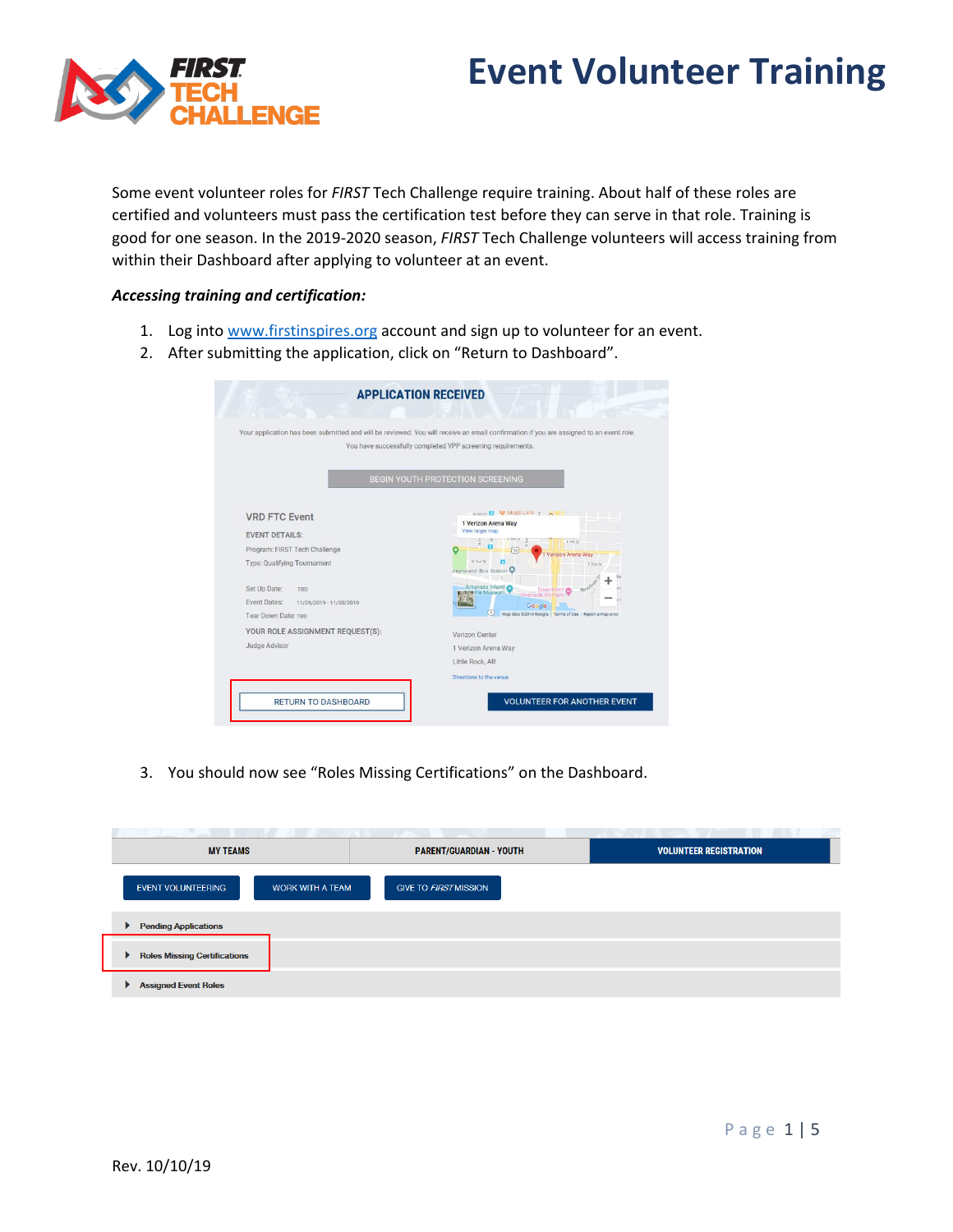4. Click on "Review Outstanding Tasks".

| <b>Roles Missing Certifications</b><br>▼                   |                                |                                 |  |
|------------------------------------------------------------|--------------------------------|---------------------------------|--|
| <b>VRD FTC Event</b><br><b>Qualifying Tournament - FTC</b> |                                |                                 |  |
| <b>Status: PENDING</b>                                     | <b>Setup Date: TBA</b>         | <b>Location: Verizon Center</b> |  |
| Role: Judge Advisor                                        | <b>Event Start: 11/29/2019</b> | 1 Verizon Arena Way             |  |
| <b>Days Assigned:</b>                                      | Event End: 11/30/2019          | Little Rock, AR 72114 USA       |  |
|                                                            | <b>Tear Down: TBA</b>          | <b>Website:</b>                 |  |
|                                                            |                                |                                 |  |
| <b>Review Outstanding Tasks</b>                            |                                |                                 |  |

5. Clicking on "Resolve" will take you to BlueVolt, a Learning Management System (LMS), where the training courses are located.

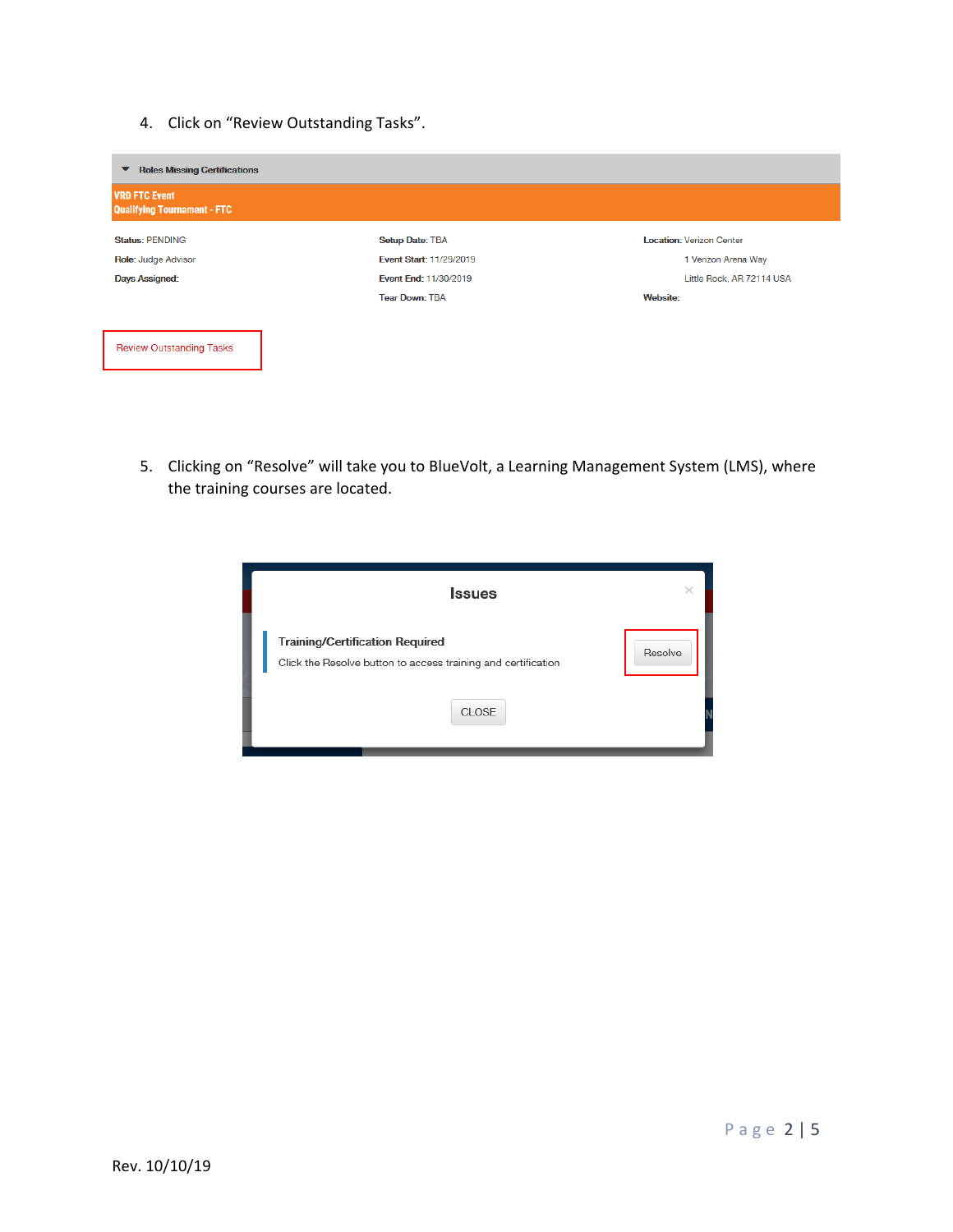6. The *FIRST* Training Center will look like this:



Click here to access all available FIRST Tech Challenge Courses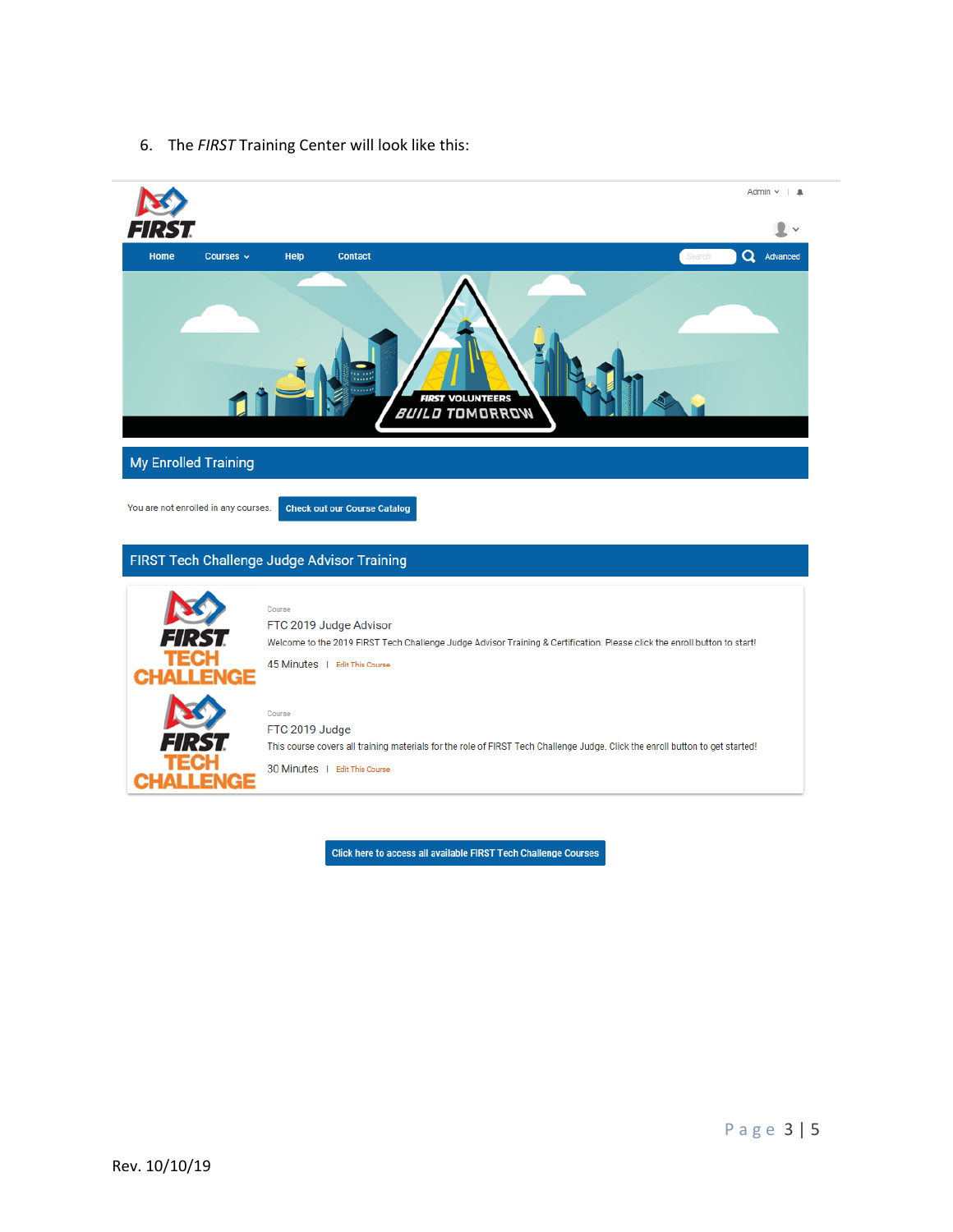7. Click into the course and enroll.



You are ready to go! Click into each module to go through the training. If the volunteer role requires certification, be sure to complete the test.

Explore additional training courses by going to "Click here to access all available *FIRST* Tech Challenge Courses" at the bottom of the page.

## *If I applied to the "Assign me as needed" role, how can I access training?*

If a volunteer applies to the "Assign me as needed role", access to training will be available once the volunteer has been assigned to a role. Alternatively, volunteers can locate the event they applied to and apply to another role. Applying any of the roles that have a training course will allow volunteer to get into BlueVolt where they can browse the *FIRST* Tech Challenge catalog for training materials.